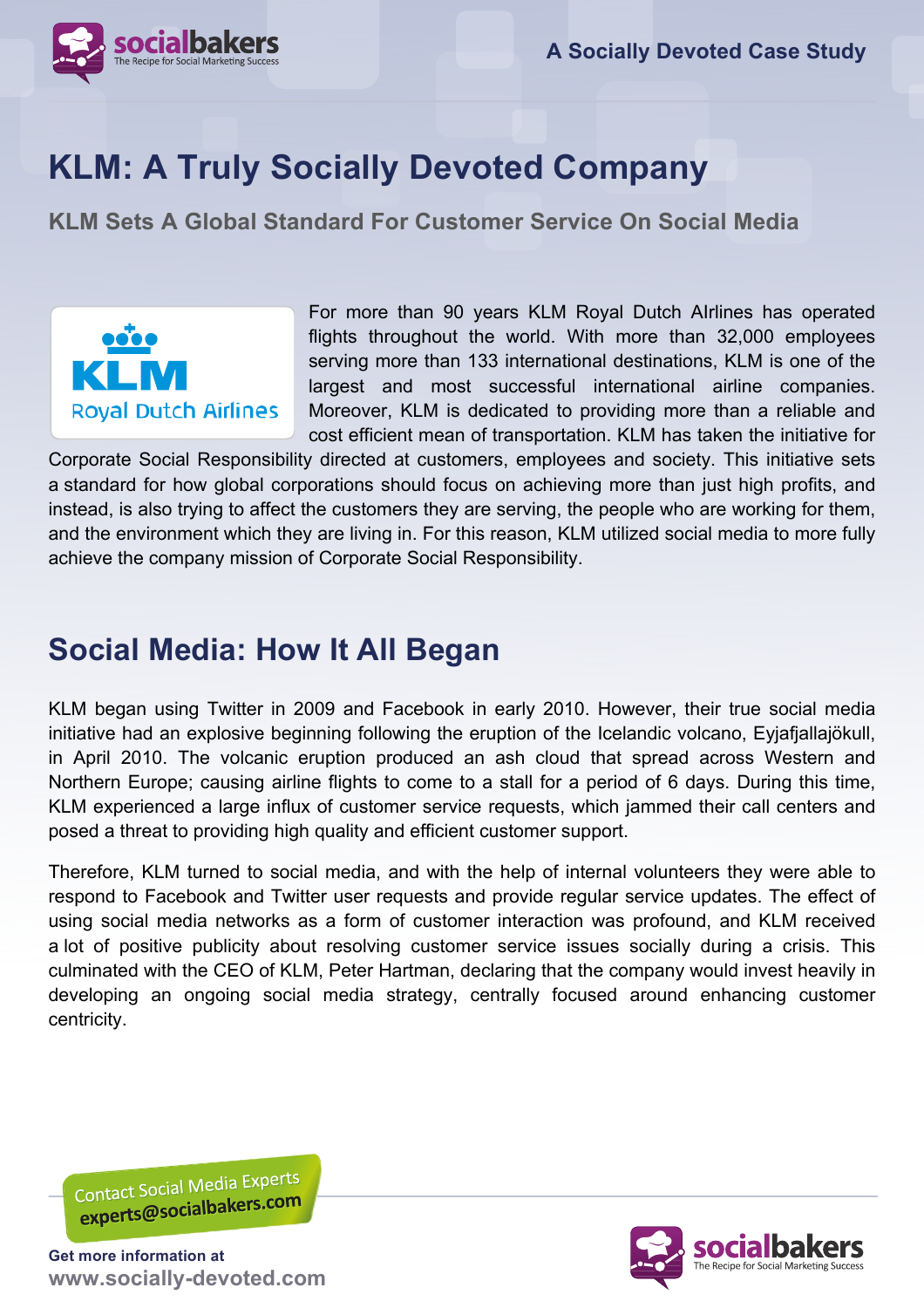

### **KLM: A Socially Devoted Company**

KLM acknowledged three key factors about social media. Foremost, KLM strives to deliver excellent customer support via social media. It is paramount to respond to user's comments or questions enthusiastically and with alacrity. Secondly, KLM recognizes that consumers are talking about brands on social media, affecting the reputation of a brand in a very public manner. By proactively monitoring and actively influencing the conversation around the brand, KLM is successfully managing its social reputation. Last but not least, social media is a great "acquisition channel" since consumers are more highly influenced by their fans rather than by company marketing campaigns or messages.

With these three key themes in mind, KLM institutionalized a company-wide policy that involved a joint effort of multiple departments aimed at leveraging "service, brand and commerce" via social media. A social media management team was formed to consistently post creative and engaging content and campaigns, develop social products and to provide their customers 24/7 service. The most progressive aspect of their social customer service policy is that KLM aims to respond to every user comment or question within 60 minutes and every issue must be resolved within 24 hours.

## **Socially Devoted Benefits: What Changed For KLM**

- $\sum$ Reframed KLM's business model to be more customer centric. A higher internal emphasis on servicing the customer by enhancing communication via social networks.
- Direct social contact and feedback with KLM customers resulted in product improvement, more efficient internal processes and an added commercial value.
- X KLM receives a lot of compliments via social media, the result being a more united and proud employee base.
- A more efficient and friendly method of resolving customer service issues and developing customer relationships.
- With an increased knowledge of their customer base, KLM has optimized their daily social content and organized highly creative and engaging campaigns.

## **Campaigns: A Truly Customer Centric Company**

KLM's highly dedicated social media management team wanted to move beyond solely responding to user comments and posting content about their services. Therefore, KLM began introducing innovative campaigns to show their true dedication to social customer service. The execution of these campaigns led to a more satisfied customer base, a more engaged social community, a drastic increase in fan growth and an increase in brand awareness. Some of these ingenious campaigns included:

Contact Social Media Experts contact Social Iviedic Britannico